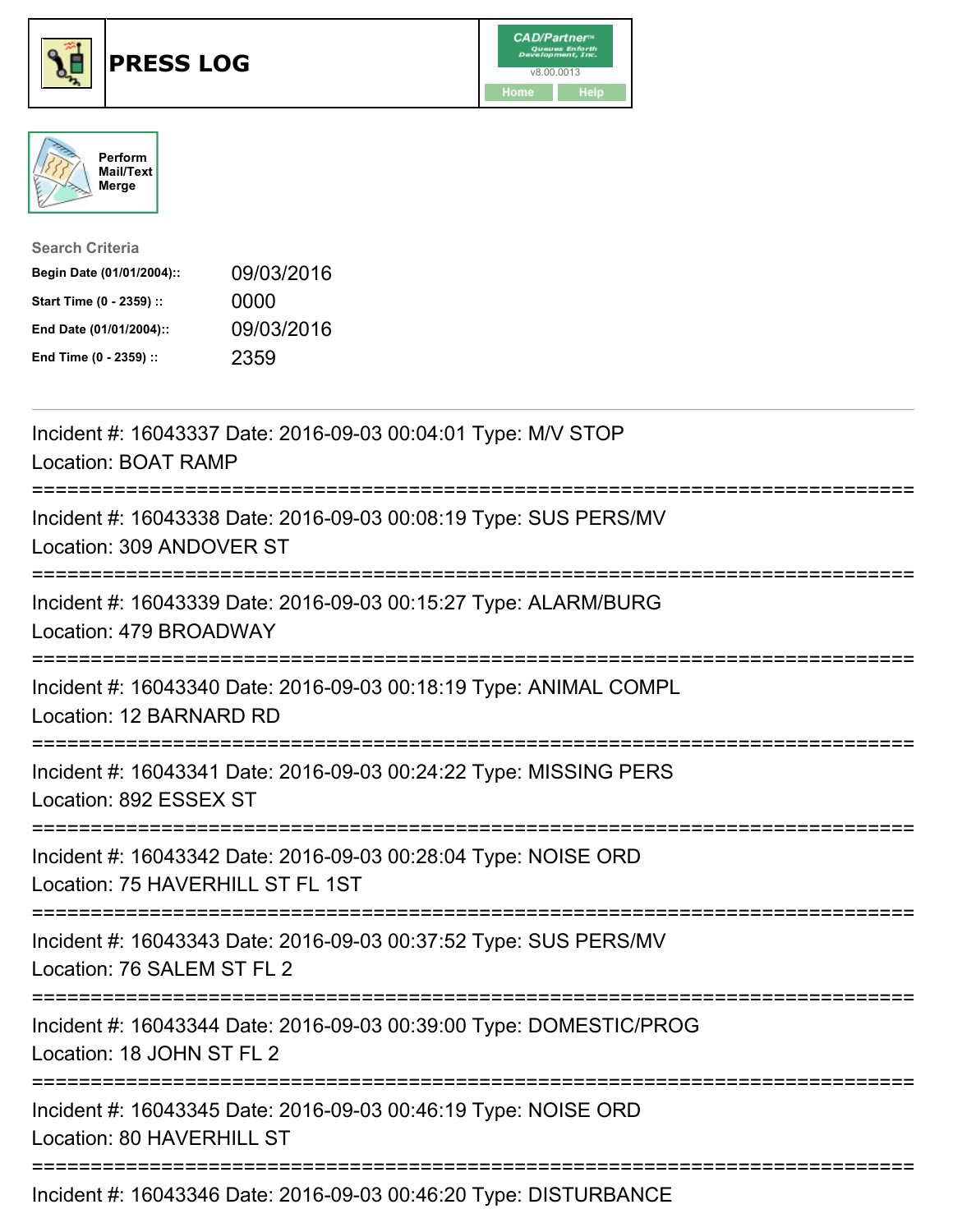Location: 79 WINTHROP AV =========================================================================== Incident #: 16043347 Date: 2016-09-03 00:58:35 Type: INVESTIGATION Location: 0 BROADWAY =========================================================================== Incident #: 16043348 Date: 2016-09-03 01:05:17 Type: ASSSIT AMBULANC Location: 18 PLEASANT TER =========================================================================== Incident #: 16043349 Date: 2016-09-03 01:33:11 Type: NOISE ORD Location: 30 MAY ST =========================================================================== Incident #: 16043351 Date: 2016-09-03 01:40:08 Type: UNWANTEDGUEST Location: 27 PARK ST FL 1 =========================================================================== Incident #: 16043350 Date: 2016-09-03 01:40:14 Type: M/V STOP Location: METHUEN ST & MILL ST =========================================================================== Incident #: 16043352 Date: 2016-09-03 01:47:16 Type: FIGHT Location: BROADWAY & PARK ST =========================================================================== Incident #: 16043353 Date: 2016-09-03 01:49:09 Type: M/V STOP Location: HAMPSHIRF ST & LOWELL ST =========================================================================== Incident #: 16043354 Date: 2016-09-03 01:53:44 Type: DISTURBANCE Location: 1 MILL ST =========================================================================== Incident #: 16043355 Date: 2016-09-03 01:55:16 Type: M/V STOP Location: 232 BAILEY ST =========================================================================== Incident #: 16043356 Date: 2016-09-03 02:02:25 Type: NOISE ORD Location: 136 EXCHANGE ST FL 1 =========================================================================== Incident #: 16043357 Date: 2016-09-03 02:04:54 Type: M/V STOP Location: 244 BAILEY ST =========================================================================== Incident #: 16043358 Date: 2016-09-03 02:07:34 Type: M/V STOP Location: HAVERHILL ST & LAWRENCE ST =========================================================================== Incident #: 16043359 Date: 2016-09-03 02:12:31 Type: M/V STOP Location: ESSEX ST & UNION ST ===========================================================================

Incident #: 16043360 Date: 2016-09-03 02:14:51 Type: NOISE ORD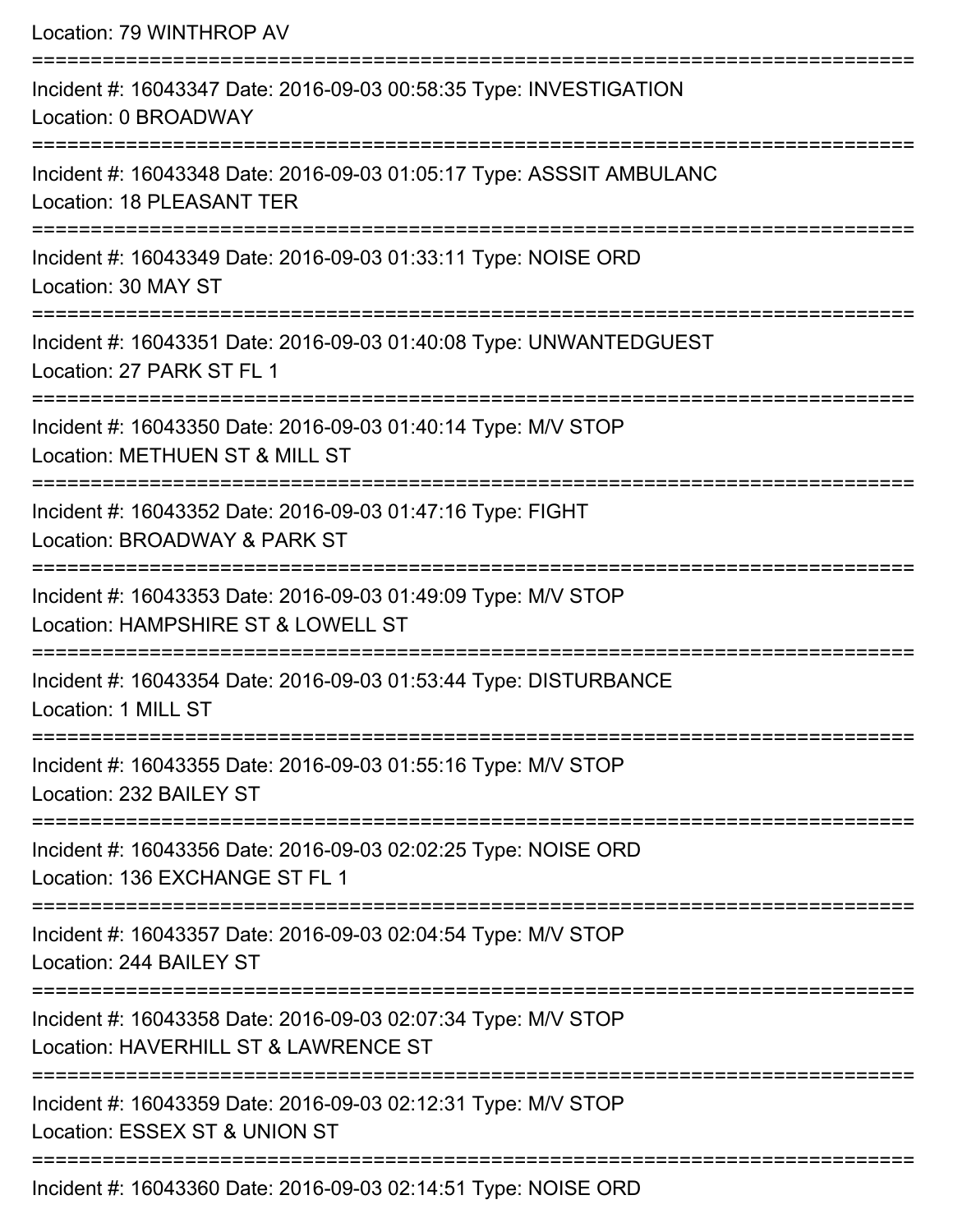| Incident #: 16043361 Date: 2016-09-03 02:17:08 Type: NOISE ORD<br>Location: 492 HAVERHILL ST FL 1             |
|---------------------------------------------------------------------------------------------------------------|
| Incident #: 16043362 Date: 2016-09-03 02:20:50 Type: DISTURBANCE<br>Location: 16 SARGENT ST                   |
| Incident #: 16043363 Date: 2016-09-03 02:21:19 Type: M/V STOP<br>Location: 222 PHILLIPS ST                    |
| Incident #: 16043364 Date: 2016-09-03 02:25:08 Type: DISTURBANCE<br>Location: SAM'S FOOD STORE / 389 BROADWAY |
| Incident #: 16043365 Date: 2016-09-03 02:32:32 Type: M/V STOP<br>Location: 20 PHILLIPS ST                     |
| Incident #: 16043366 Date: 2016-09-03 02:37:44 Type: M/V STOP<br>Location: 14 PHILLIPS ST                     |
| Incident #: 16043367 Date: 2016-09-03 02:39:17 Type: NOISE ORD<br>Location: 154 MYRTLE ST FL 2                |
| Incident #: 16043368 Date: 2016-09-03 02:44:30 Type: NOISE ORD<br>Location: 75 HAVERHILL ST FL 1              |
| Incident #: 16043369 Date: 2016-09-03 02:48:42 Type: NOISE ORD<br>Location: 28 BOXFORD ST FL 2                |
| Incident #: 16043370 Date: 2016-09-03 02:49:24 Type: DISTURBANCE<br>Location: 143 BENNINGTON ST               |
| Incident #: 16043371 Date: 2016-09-03 03:02:19 Type: BUILDING CHK<br>Location: CITY MART / 576 HAVERHILL ST   |
| Incident #: 16043372 Date: 2016-09-03 03:12:53 Type: M/V STOP<br>Location: BODWELL ST & SCHOOL ST             |
| Incident #: 16043374 Date: 2016-09-03 03:17:42 Type: SPECIAL CHECK<br>Location: MELROSE & THORTON AV          |
| Incident #: 16043373 Date: 2016-09-03 03:18:41 Type: HIT & RUN M/V                                            |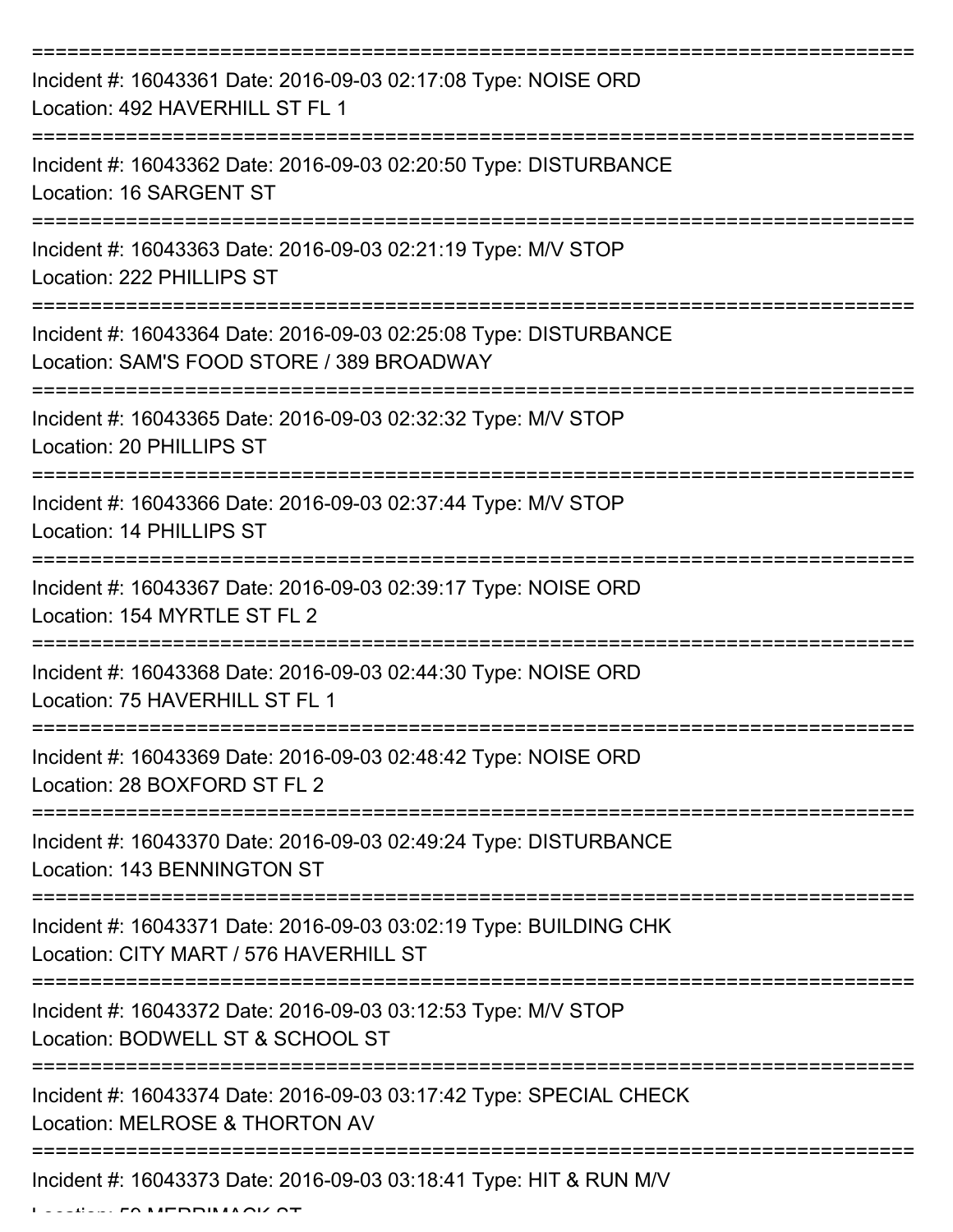| Incident #: 16043375 Date: 2016-09-03 03:18:41 Type: THREATS<br>Location: 57 JACKSON ST                             |
|---------------------------------------------------------------------------------------------------------------------|
| Incident #: 16043376 Date: 2016-09-03 03:22:18 Type: FIGHT<br>Location: DENNYS / 160 WINTHROP AV                    |
| Incident #: 16043377 Date: 2016-09-03 03:35:59 Type: UNKNOWN PROB<br>Location: 14 MAGINNIS AV                       |
| Incident #: 16043378 Date: 2016-09-03 03:42:53 Type: CK WELL BEING<br>Location: 5 S UNION ST                        |
| Incident #: 16043379 Date: 2016-09-03 04:03:57 Type: NOISE ORD<br>Location: 599 ANDOVER ST                          |
| Incident #: 16043380 Date: 2016-09-03 04:11:08 Type: BUILDING CHK<br>Location: DUNKIN DONUTS / 581 ANDOVER ST       |
| Incident #: 16043381 Date: 2016-09-03 04:26:19 Type: DISTURBANCE<br>Location: DENNYS / 160 WINTHROP AV              |
| Incident #: 16043382 Date: 2016-09-03 04:26:31 Type: BUILDING CHK<br>Location: AUCLAIR AUTO BODY / 444 RIVERSIDE DR |
| Incident #: 16043383 Date: 2016-09-03 04:26:36 Type: M/V STOP<br>Location: SUMMER ST & UNION ST                     |
| Incident #: 16043384 Date: 2016-09-03 04:42:09 Type: AUTO ACC/PI<br>Location: 153 FERRY ST                          |
| Incident #: 16043385 Date: 2016-09-03 04:46:03 Type: BUILDING CHK<br>Location: 89 ESSEX ST                          |
| Incident #: 16043386 Date: 2016-09-03 05:07:35 Type: NOISE ORD<br>Location: 130 COMMON ST                           |
| Incident #: 16043387 Date: 2016-09-03 05:12:32 Type: SUS PERS/MV<br>Location: 194 S BROADWAY                        |
| Incident #: 16043388 Date: 2016-09-03 05:13:11 Type: SHOTS FIRED                                                    |

Location: 101 EVOUANCE ST EL 2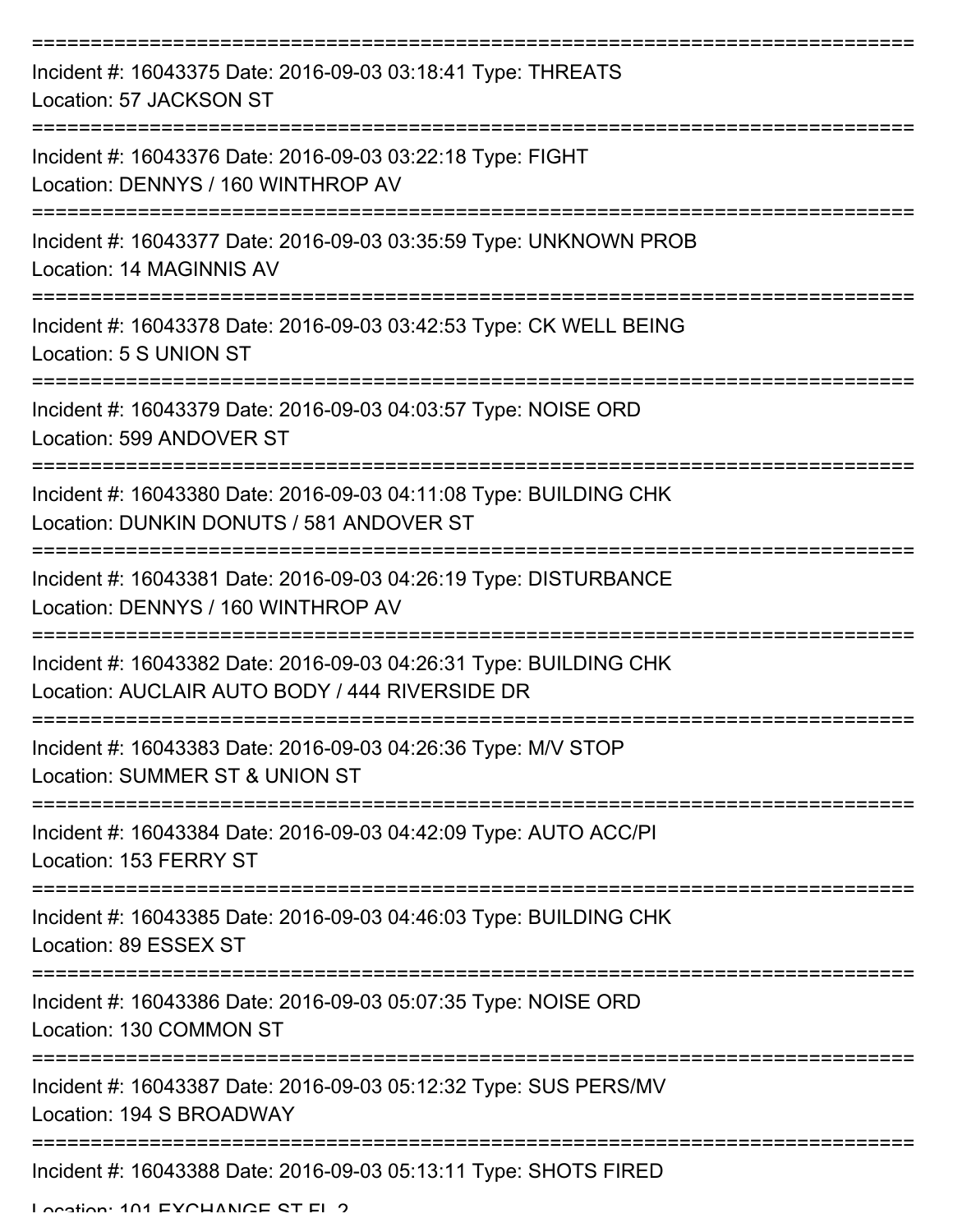| Incident #: 16043389 Date: 2016-09-03 05:39:12 Type: AUTO ACC/PI<br>Location: ALDER ST & HAMPSHIRE ST                          |
|--------------------------------------------------------------------------------------------------------------------------------|
| Incident #: 16043390 Date: 2016-09-03 05:42:49 Type: ALARM/BURG<br>Location: OCOA MARKET / 461 HAMPSHIRE ST                    |
| Incident #: 16043391 Date: 2016-09-03 06:45:11 Type: MAL DAMAGE<br>Location: 196 MAPLE ST                                      |
| Incident #: 16043392 Date: 2016-09-03 06:46:06 Type: ALARM/BURG<br>Location: SOUTH LAWRENCE EAST SCHOOL / 165 CRAWFORD ST      |
| Incident #: 16043393 Date: 2016-09-03 06:58:25 Type: MEDIC SUPPORT<br>Location: 495 N                                          |
| Incident #: 16043394 Date: 2016-09-03 07:11:58 Type: M/V STOP<br>Location: METHUEN ST & MILL ST                                |
| Incident #: 16043395 Date: 2016-09-03 07:45:47 Type: KEEP PEACE<br>Location: 35 FERN ST<br>===================                 |
| Incident #: 16043396 Date: 2016-09-03 07:49:11 Type: PARK & WALK<br>Location: 0 BROADWAY                                       |
| :===============================<br>Incident #: 16043397 Date: 2016-09-03 07:51:24 Type: SUS PERS/MV<br>Location: 99 MARKET ST |
| Incident #: 16043398 Date: 2016-09-03 08:13:28 Type: SUS PERS/MV<br>Location: 43 FERN ST FL 1                                  |
| Incident #: 16043399 Date: 2016-09-03 08:13:54 Type: M/V STOP<br>Location: ESSEX ST & HAMPSHIRE ST                             |
| =======================<br>Incident #: 16043400 Date: 2016-09-03 08:26:53 Type: M/V STOP<br>Location: ESSEX ST & MILL ST       |
| Incident #: 16043401 Date: 2016-09-03 08:28:57 Type: M/V STOP<br>Location: NEWTON ST & SALEM ST                                |
| Incident #: 16043402 Date: 2016-09-03 08:29:27 Type: SUS PERS/MV                                                               |

Location: 379 HAVERHILL ST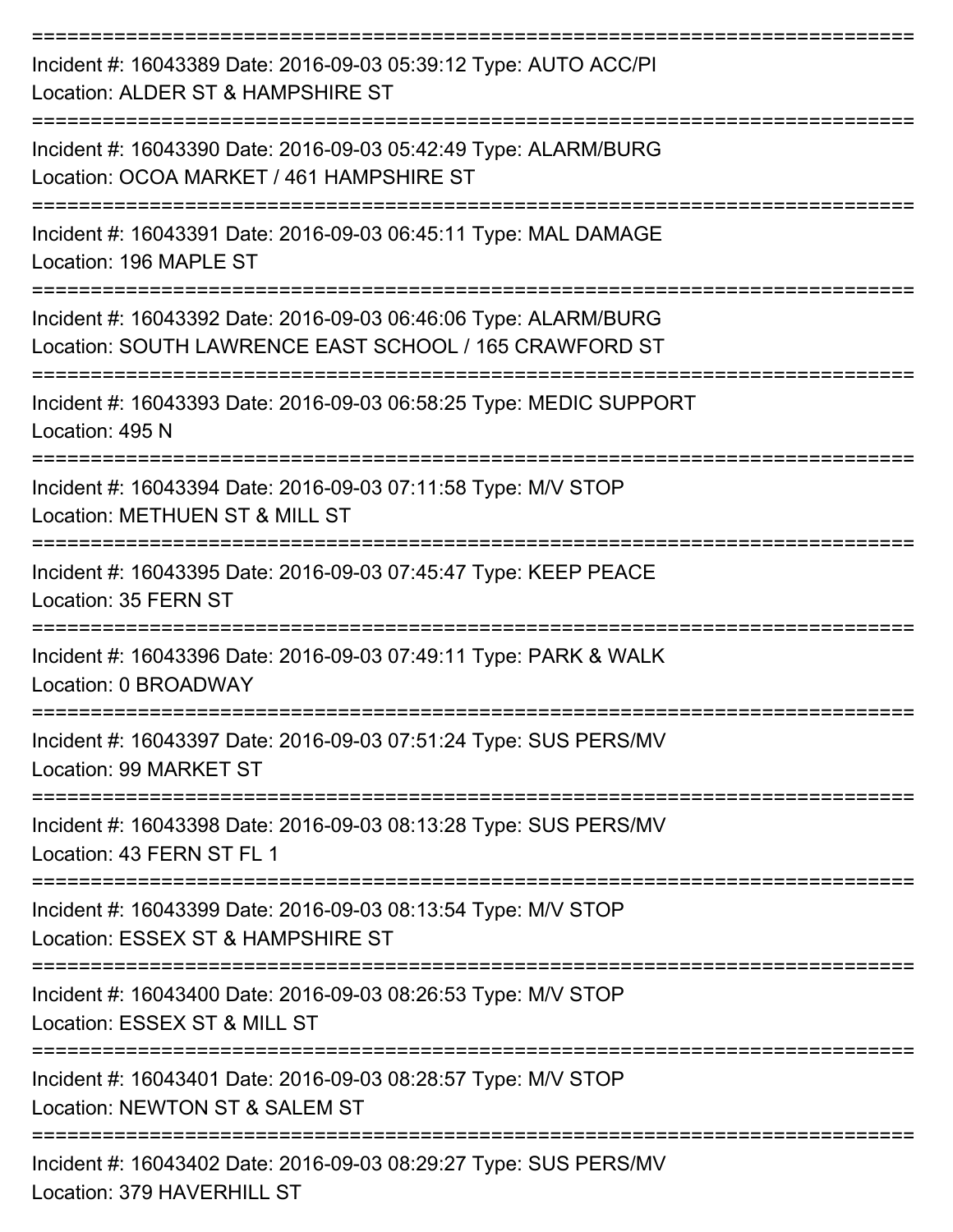| Incident #: 16043403 Date: 2016-09-03 08:32:42 Type: ALARMS<br>Location: BRITISH CLUB / 86 CAMBRIDGE ST          |
|------------------------------------------------------------------------------------------------------------------|
| Incident #: 16043404 Date: 2016-09-03 08:49:22 Type: 911 HANG UP<br>Location: 16 SARGENT ST                      |
| Incident #: 16043405 Date: 2016-09-03 09:01:34 Type: ALARM/BURG<br>Location: UNITED METHODIST / 207 HAVERHILL ST |
| Incident #: 16043406 Date: 2016-09-03 09:06:33 Type: MAL DAMAGE<br>Location: 86 BOXFORD ST #B                    |
| Incident #: 16043407 Date: 2016-09-03 09:41:47 Type: MEDIC SUPPORT<br>Location: 18 MELROSE ST                    |
| Incident #: 16043408 Date: 2016-09-03 09:43:16 Type: PARK & WALK<br>Location: BRADFORD ST & BROADWAY             |
| Incident #: 16043409 Date: 2016-09-03 09:43:48 Type: SPECIAL CHECK<br>Location: 243 FERRY ST                     |
| Incident #: 16043410 Date: 2016-09-03 09:45:27 Type: DISTURBANCE<br>Location: 273 FARNHAM ST                     |
| Incident #: 16043411 Date: 2016-09-03 10:35:54 Type: PARK & WALK<br>Location: BRADFORD ST & BROADWAY             |
| Incident #: 16043412 Date: 2016-09-03 10:50:13 Type: SUS PERS/MV<br>Location: 416 PARK ST                        |
| Incident #: 16043413 Date: 2016-09-03 11:02:36 Type: M/V STOP<br>Location: 16 LORING ST                          |
| Incident #: 16043414 Date: 2016-09-03 11:03:08 Type: PARK & WALK<br>Location: S UNION ST & SALEM ST              |
| Incident #: 16043415 Date: 2016-09-03 11:08:57 Type: SUS PERS/MV<br>Location: BRADFORD ST & BROADWAY             |
| =============<br>Incident #: 16043416 Date: 2016-09-03 11:11:35 Type: M/V STOP<br>Location: FOSTER ST & SALEM ST |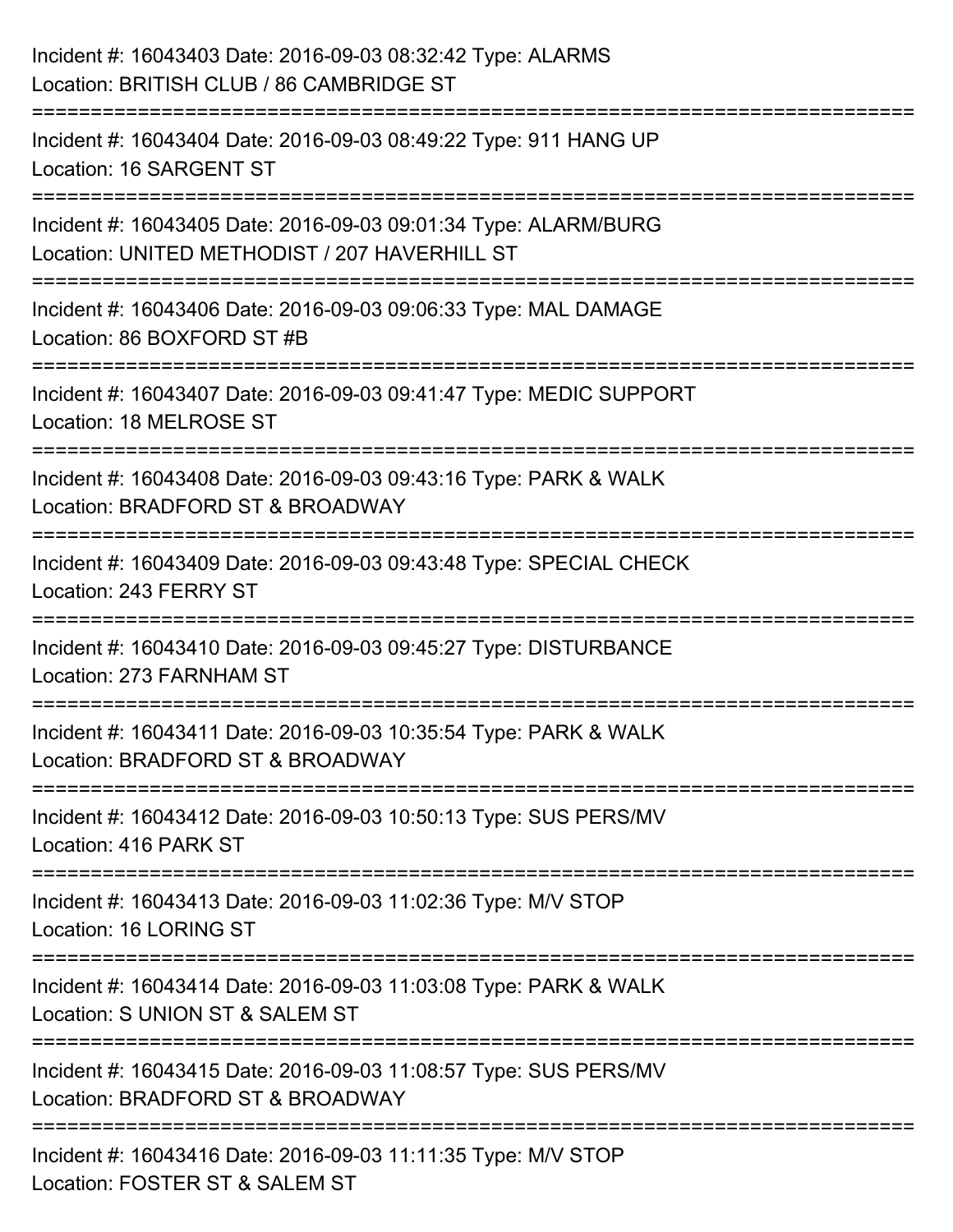| Incident #: 16043417 Date: 2016-09-03 11:14:48 Type: DISTURBANCE<br>Location: CARRIBBEAN BAKERY / 205 BROADWAY                                                     |
|--------------------------------------------------------------------------------------------------------------------------------------------------------------------|
| Incident #: 16043418 Date: 2016-09-03 11:16:05 Type: PARK & WALK<br>Location: BRADFORD ST & BROADWAY                                                               |
| Incident #: 16043419 Date: 2016-09-03 11:16:51 Type: M/V STOP<br>Location: 286 BROADWAY                                                                            |
| Incident #: 16043420 Date: 2016-09-03 11:31:00 Type: M/V STOP<br>Location: 208 OLIVE AV                                                                            |
| Incident #: 16043421 Date: 2016-09-03 11:35:22 Type: M/V STOP<br>Location: BROADWAY & LOWELL ST<br>======================================<br>:==================== |
| Incident #: 16043422 Date: 2016-09-03 11:36:32 Type: M/V STOP<br>Location: ESSEX ST & HAMPSHIRE ST                                                                 |
| Incident #: 16043423 Date: 2016-09-03 11:38:11 Type: M/V STOP<br>Location: 2KK482 / GROTON ST & S BROADWAY                                                         |
| Incident #: 16043424 Date: 2016-09-03 11:39:38 Type: M/V STOP<br>Location: 3BV581 / 55 OSGOOD ST                                                                   |
| Incident #: 16043425 Date: 2016-09-03 11:40:08 Type: M/V STOP<br>Location: PRIMO'S LIQUORS / 450 HAVERHILL ST                                                      |
| Incident #: 16043426 Date: 2016-09-03 11:40:58 Type: ASSSIT OTHER PD<br>Location: METHUEN PD / null                                                                |
| Incident #: 16043427 Date: 2016-09-03 11:50:45 Type: M/V STOP<br>Location: HAVERHILL ST & WEST ST                                                                  |
| Incident #: 16043428 Date: 2016-09-03 11:55:10 Type: M/V STOP<br>Location: 114 AMES ST                                                                             |
| ==========================<br>Incident #: 16043429 Date: 2016-09-03 11:59:01 Type: MEDIC SUPPORT<br>Location: 172 MAPLE ST #APT6                                   |
| Incident #: 16043430 Date: 2016-09-03 12:02:53 Type: ASSIST FIRE<br>Location: 9 GALE ST                                                                            |

===========================================================================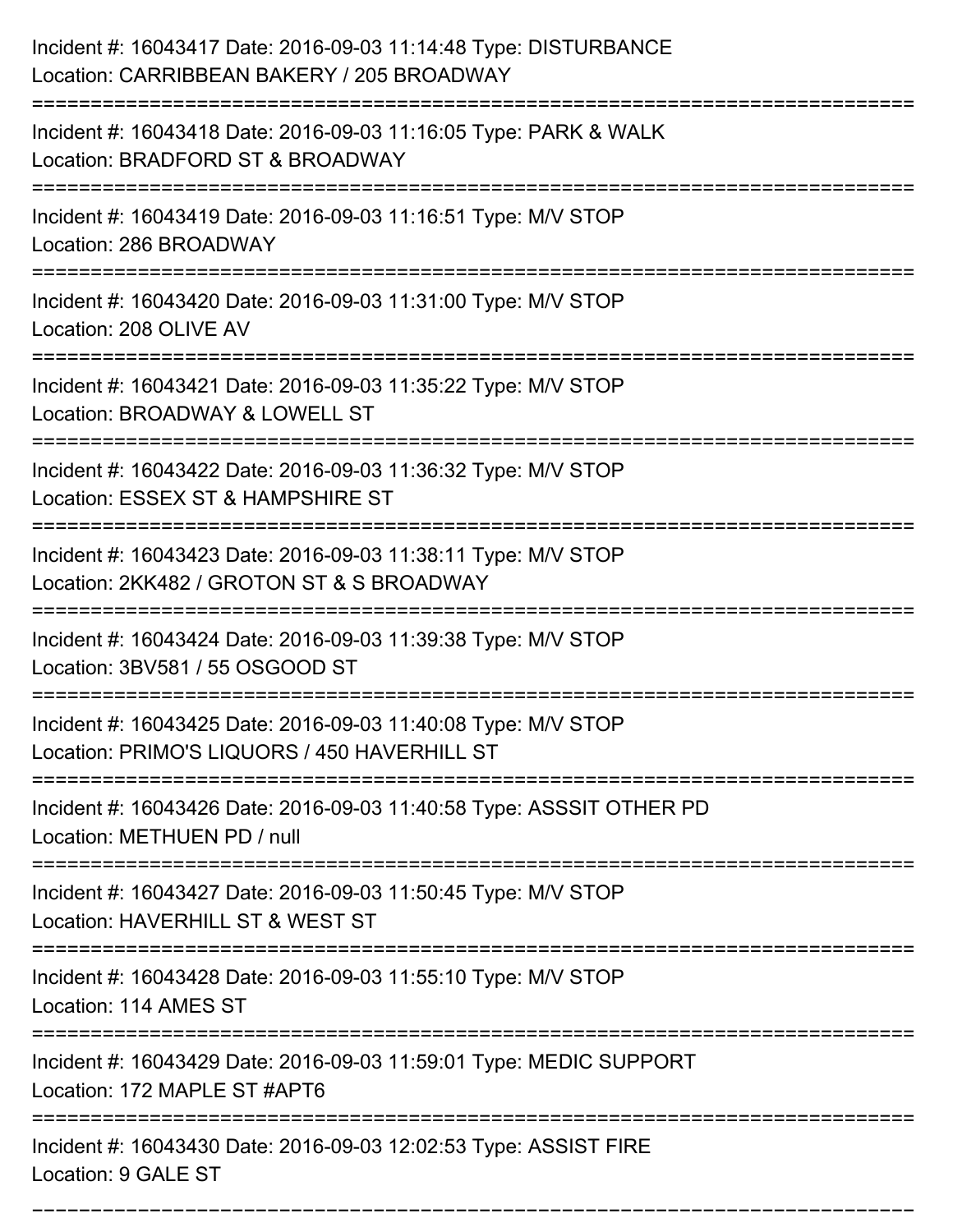| Incident #: 16043431 Date: 2016-09-03 12:13:36 Type: UNWANTEDGUEST<br>Location: 123 LAWRENCE ST                                         |
|-----------------------------------------------------------------------------------------------------------------------------------------|
| Incident #: 16043432 Date: 2016-09-03 12:16:09 Type: ALARM/BURG<br>Location: 1ST BAPTIST HATIAN CHURCH / 150 GARDEN ST                  |
| Incident #: 16043433 Date: 2016-09-03 12:17:36 Type: SUS PERS/MV<br>Location: FERRY ST & MANN ST<br>=================================== |
| Incident #: 16043434 Date: 2016-09-03 12:19:13 Type: SPECIAL CHECK<br>Location: 12 LAFAYETTE AV                                         |
| Incident #: 16043435 Date: 2016-09-03 12:26:59 Type: MISSING PERS<br>Location: 73 GREENWOOD ST                                          |
| Incident #: 16043436 Date: 2016-09-03 12:36:56 Type: DISTURBANCE<br>Location: 12 WOODLAND ST                                            |
| Incident #: 16043437 Date: 2016-09-03 12:47:04 Type: ABAND MV<br>Location: 55 WASHINGTON ST<br>:===============                         |
| Incident #: 16043438 Date: 2016-09-03 12:50:39 Type: ALARM/BURG<br>Location: 1ST BAPTIST HATIAN CHURCH / 150 GARDEN ST                  |
| Incident #: 16043439 Date: 2016-09-03 12:53:56 Type: M/V STOP<br>Location: CO R82522 / 124 CROSS ST                                     |
| Incident #: 16043440 Date: 2016-09-03 12:58:39 Type: ALARM/BURG<br>Location: 1 PARKER ST                                                |
| Incident #: 16043441 Date: 2016-09-03 12:59:37 Type: AUTO ACC/UNK PI<br>Location: 50 ESSEX ST                                           |
| Incident #: 16043442 Date: 2016-09-03 13:05:33 Type: DRUG VIO<br>Location: 40 SPRUCE ST                                                 |
| Incident #: 16043443 Date: 2016-09-03 13:05:58 Type: M/V STOP<br>Location: 280 BROADWAY                                                 |
| Incident #: 16043444 Date: 2016-09-03 13:07:16 Type: ROBBERY UNARM<br>Location: BROOK ST & NEWBURY ST                                   |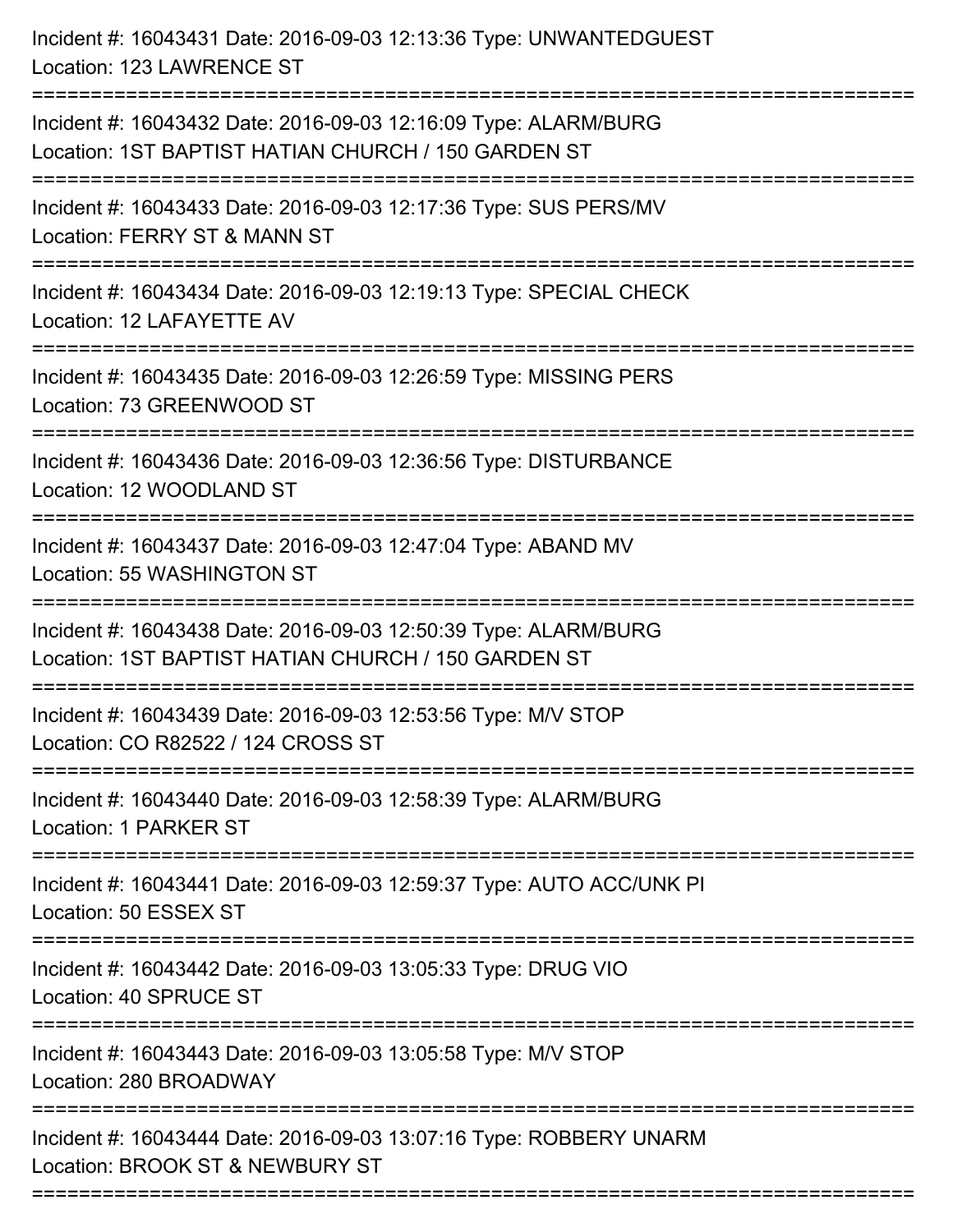Location: 530 BROADWAY =========================================================================== Incident #: 16043447 Date: 2016-09-03 13:25:51 Type: HIT & RUN M/V Location: 103 MARBLE AV =========================================================================== Incident #: 16043446 Date: 2016-09-03 13:25:58 Type: WARRANT SERVE Location: 77 S UNION ST #311 =========================================================================== Incident #: 16043448 Date: 2016-09-03 13:35:29 Type: A&B PAST Location: 206 LAWRENCE ST =========================================================================== Incident #: 16043449 Date: 2016-09-03 13:55:49 Type: M/V STOP Location: PARKER ST & SPRINGFIELD ST =========================================================================== Incident #: 16043450 Date: 2016-09-03 14:07:05 Type: SUICIDE ATTEMPT Location: CENTRAL BRIDGE / 0 MERRIMACK ST =========================================================================== Incident #: 16043451 Date: 2016-09-03 14:09:12 Type: NOISE ORD Location: 48 WARREN ST =========================================================================== Incident #: 16043453 Date: 2016-09-03 14:10:26 Type: ROBBERY UNARM Location: 405 BROADWAY =========================================================================== Incident #: 16043452 Date: 2016-09-03 14:10:50 Type: MAL DAMAGE Location: 5C SUMMER ST =========================================================================== Incident #: 16043454 Date: 2016-09-03 14:49:13 Type: WOMAN DOWN Location: 187 CHESTNUT ST =========================================================================== Incident #: 16043455 Date: 2016-09-03 15:00:40 Type: TOW/REPOSSED Location: 209 BAILEY ST =========================================================================== Incident #: 16043456 Date: 2016-09-03 15:02:17 Type: NOTIFICATION Location: 282 FARNHAM ST =========================================================================== Incident #: 16043457 Date: 2016-09-03 15:03:40 Type: TOW/REPOSSED Location: 31 TRINITY ST =========================================================================== Incident #: 16043458 Date: 2016-09-03 15:08:24 Type: DOMESTIC/PROG Location: 188 BOXFORD ST FL 2

===========================================================================

Incident #: 16043459 Date: 2016 09 03 15:21:45 Date: 2016 PERS/MV<br>|-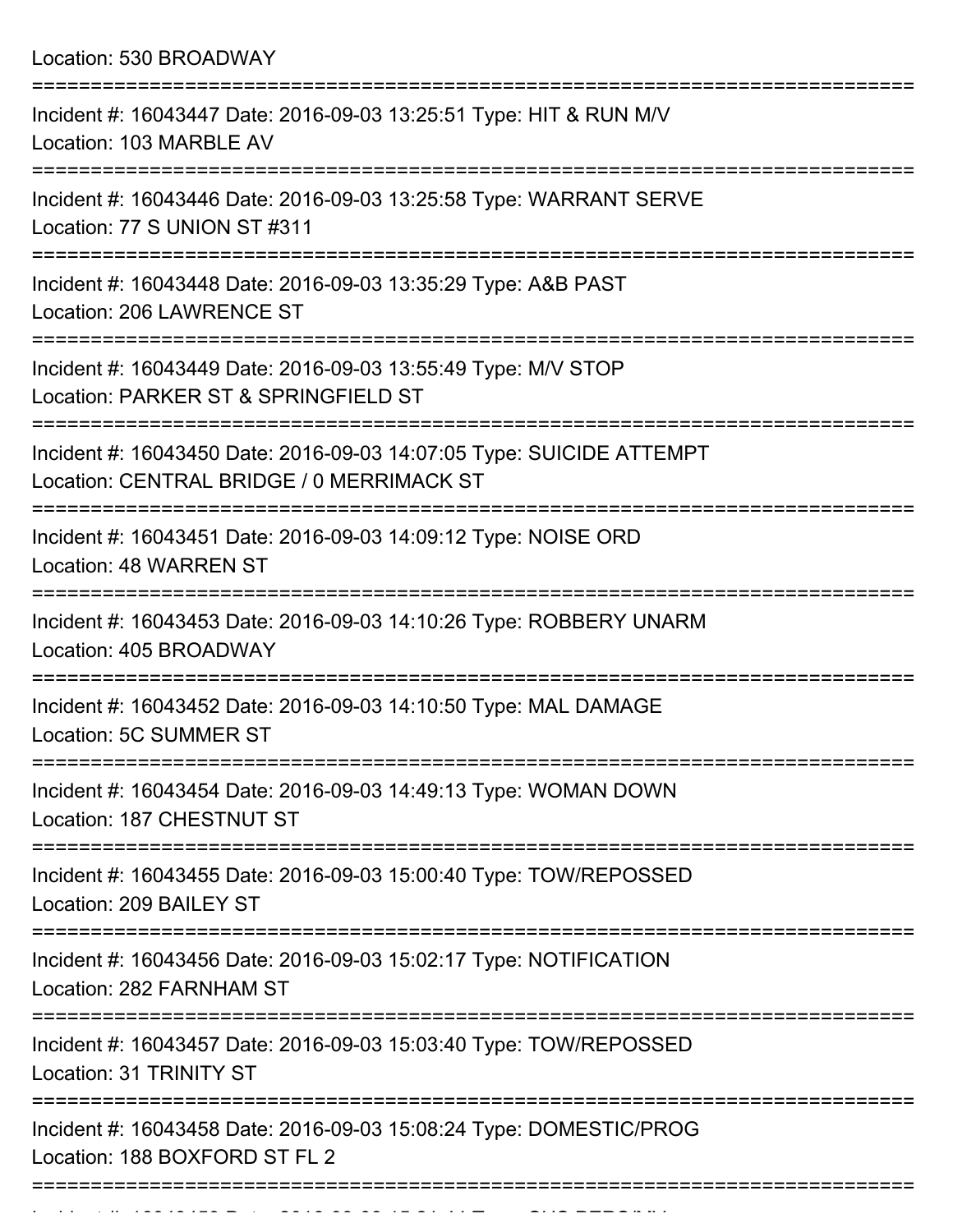Location: LAWRENCE ST & OAK ST

| Incident #: 16043460 Date: 2016-09-03 15:30:04 Type: NOISE ORD<br>Location: BELKNAP ST & COOLIDGE ST       |
|------------------------------------------------------------------------------------------------------------|
| Incident #: 16043461 Date: 2016-09-03 15:42:10 Type: NOISE ORD<br>Location: 109 BODWELL ST                 |
| Incident #: 16043462 Date: 2016-09-03 15:43:16 Type: DISTURBANCE<br>Location: MERRIMACK ST & S UNION ST    |
| Incident #: 16043463 Date: 2016-09-03 15:54:48 Type: ALARM/BURG<br>Location: BRUCE SCHOOL / 135 BUTLER ST  |
| Incident #: 16043464 Date: 2016-09-03 15:58:20 Type: ALARM/BURG<br>Location: 124 LEXINGTON ST              |
| Incident #: 16043465 Date: 2016-09-03 16:18:43 Type: ROBBERY ARMED<br>Location: 22 WOODLAND ST             |
| Incident #: 16043466 Date: 2016-09-03 16:23:25 Type: DOMESTIC/PROG<br><b>Location: HOLLY ST</b>            |
| Incident #: 16043467 Date: 2016-09-03 16:24:46 Type: ALARM/BURG<br>Location: MELENDEZ RESD / 34 FARNHAM ST |
| Incident #: 16043468 Date: 2016-09-03 16:28:52 Type: HIT & RUN M/V<br>Location: E PLEASANT ST & SAXONIA AV |
| Incident #: 16043469 Date: 2016-09-03 16:32:14 Type: INVESTIGATION<br>Location: 136 E PLEASANT ST          |
| Incident #: 16043470 Date: 2016-09-03 16:47:38 Type: SUS PERS/MV<br>Location: 95 CHESTER ST                |
| Incident #: 16043471 Date: 2016-09-03 17:15:11 Type: NOISE ORD<br>Location: 171 WEST ST                    |
| Incident #: 16043472 Date: 2016-09-03 17:17:23 Type: LARCENY/PAST<br>Location: 28 WILMOT ST #2             |
|                                                                                                            |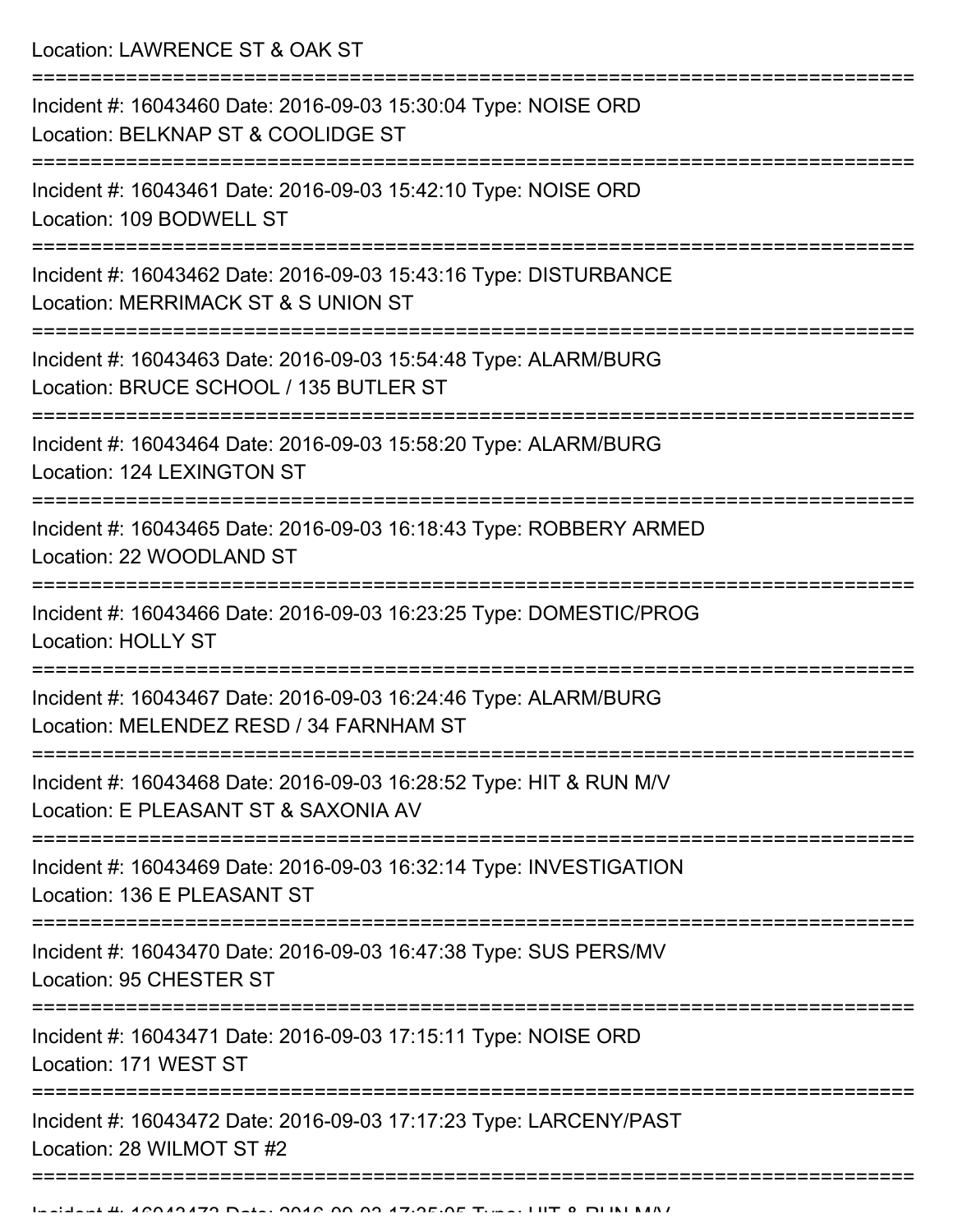| Location: 700 ESSEX ST                                                                                                              |
|-------------------------------------------------------------------------------------------------------------------------------------|
| Incident #: 16043474 Date: 2016-09-03 17:43:26 Type: MEDIC SUPPORT<br>Location: 206 AMESBURY ST<br>================================ |
| Incident #: 16043475 Date: 2016-09-03 17:50:04 Type: NEIGHBOR PROB<br>Location: 203 CRAWFORD ST FL 1<br>===================         |
| Incident #: 16043476 Date: 2016-09-03 17:59:22 Type: HIT & RUN M/V<br>Location: 49 AMES ST<br>==================================    |
| Incident #: 16043477 Date: 2016-09-03 18:00:51 Type: NOISE ORD<br>Location: 134 MARGIN ST                                           |
| Incident #: 16043478 Date: 2016-09-03 18:20:13 Type: NOISE ORD<br>Location: 264 BAILEY ST<br>=================                      |
| Incident #: 16043479 Date: 2016-09-03 18:20:51 Type: NOISE ORD<br>Location: BROADWAY AV & WASHINGTON ST                             |
| Incident #: 16043480 Date: 2016-09-03 18:24:13 Type: DISTURBANCE<br>Location: 28 WILMOT ST                                          |
| Incident #: 16043481 Date: 2016-09-03 18:35:19 Type: M/V STOP<br>Location: 313 LOWELL ST                                            |
| Incident #: 16043482 Date: 2016-09-03 18:39:50 Type: AUTO ACC/NO PI<br>Location: BOXFORD ST & PHILLIPS ST                           |
| Incident #: 16043483 Date: 2016-09-03 18:53:43 Type: NOISE ORD<br>Location: 1 EATON ST                                              |
| Incident #: 16043484 Date: 2016-09-03 18:58:50 Type: NOISE ORD<br>Location: 19 TRINITY ST                                           |
| Incident #: 16043485 Date: 2016-09-03 19:02:10 Type: FIGHT<br>Location: ACTON ST & WASHINGTON ST                                    |
| Incident #: 16043486 Date: 2016-09-03 19:05:14 Type: INVESTIGATION<br>Location: 57 OREGON AV                                        |

Incident #: 16043487 Date: 2016-09-03 19:05:58 Type: NOISE ORD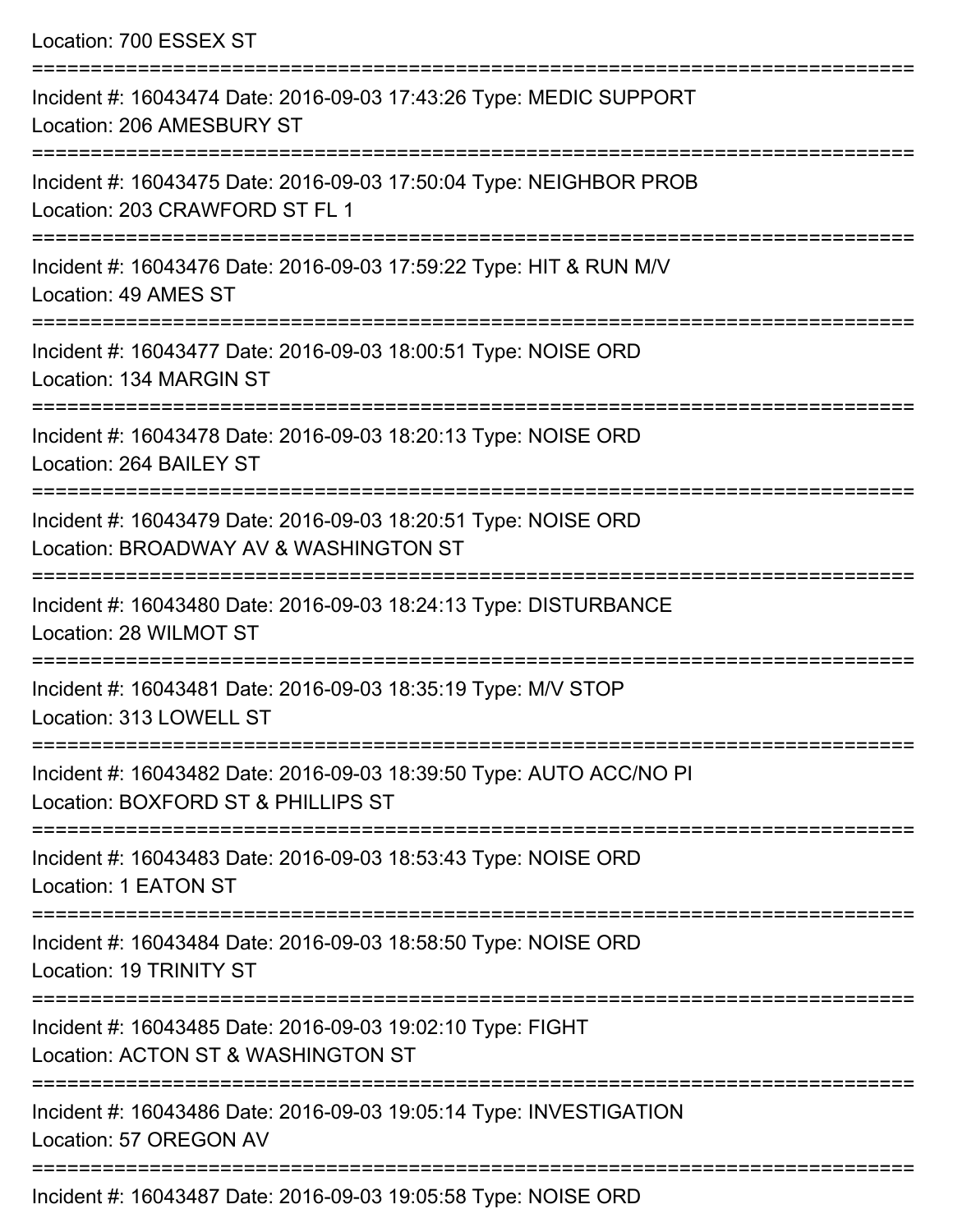| Incident #: 16043488 Date: 2016-09-03 19:07:35 Type: NOISE ORD<br>Location: 20-22 BENNINGTON ST                   |
|-------------------------------------------------------------------------------------------------------------------|
| Incident #: 16043489 Date: 2016-09-03 19:08:18 Type: NOISE ORD<br>Location: 55 CEDAR ST                           |
| Incident #: 16043490 Date: 2016-09-03 19:13:10 Type: NOISE ORD<br>Location: 892 ESSEX ST                          |
| Incident #: 16043491 Date: 2016-09-03 19:20:03 Type: NOISE ORD<br>Location: 48 CEDAR ST                           |
| Incident #: 16043492 Date: 2016-09-03 19:27:51 Type: NOISE ORD<br>Location: 280 BROADWAY FL 1                     |
| Incident #: 16043493 Date: 2016-09-03 19:32:59 Type: NOISE ORD<br>Location: 53 JUNIPER ST                         |
| Incident #: 16043494 Date: 2016-09-03 19:33:52 Type: MV/BLOCKING<br><b>Location: PROSPECT CT</b><br>============= |
| Incident #: 16043495 Date: 2016-09-03 19:36:22 Type: CK WELL BEING<br>Location: 73 BROOKFIELD ST FL 3             |
| Incident #: 16043496 Date: 2016-09-03 19:38:17 Type: ALARM/BURG<br>Location: 635 HAVERHILL ST                     |
| Incident #: 16043497 Date: 2016-09-03 19:44:11 Type: M/V STOP<br>Location: 90 LOWELL ST                           |
| Incident #: 16043498 Date: 2016-09-03 19:45:30 Type: NOISE ORD<br>Location: 38 CEDAR ST                           |
| Incident #: 16043499 Date: 2016-09-03 19:57:00 Type: NOISE ORD<br>Location: AMES ST & RIVERSIDE DR                |
| Incident #: 16043500 Date: 2016-09-03 20:00:09 Type: NOISE ORD<br>Location: 134 PROSPECT ST                       |
| Incident #: 16043501 Date: 2016-09-03 20:07:04 Type: NOISE ORD                                                    |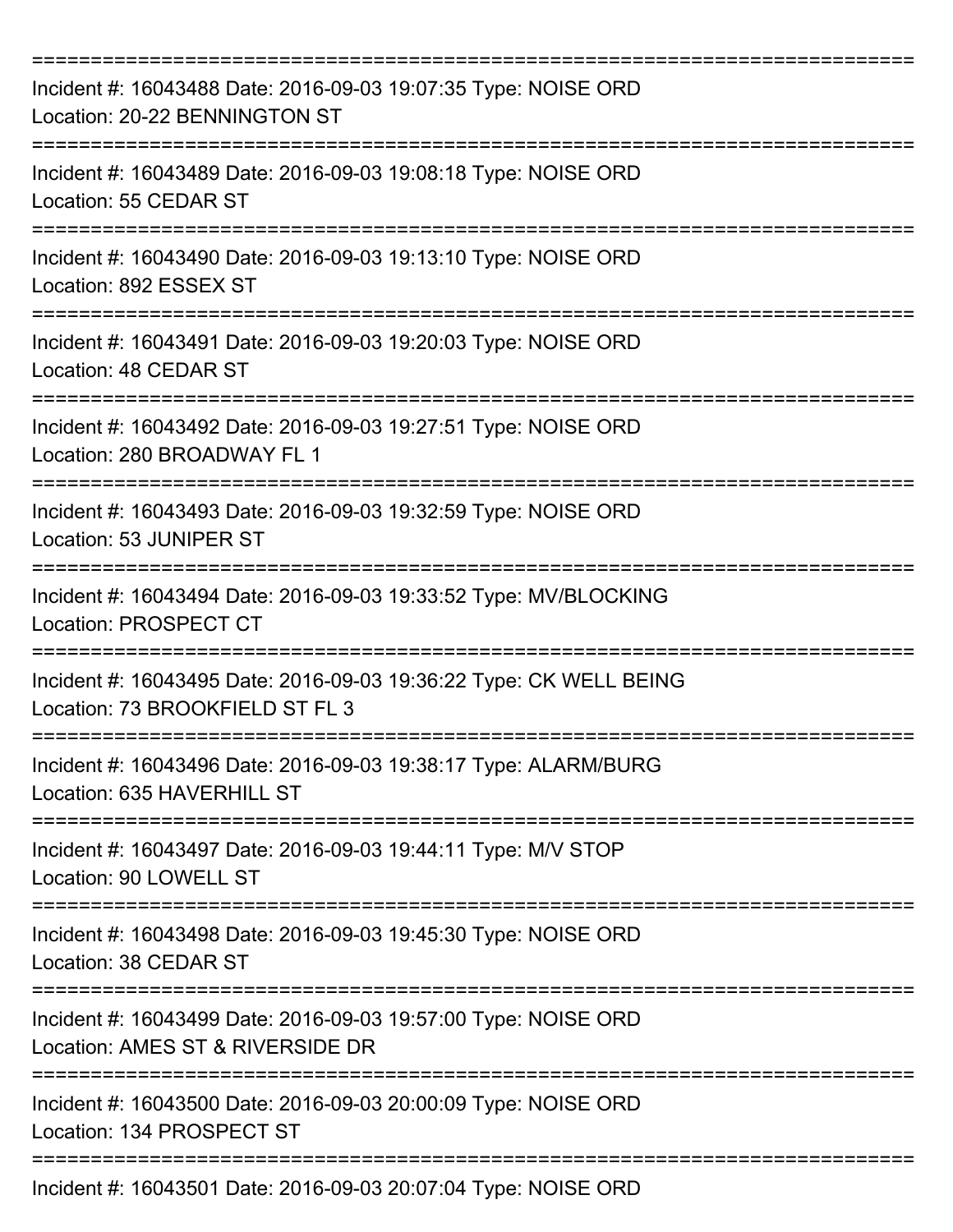| Incident #: 16043502 Date: 2016-09-03 20:07:34 Type: ALARM/BURG<br>Location: COPYLABS / 49 METHUEN ST |
|-------------------------------------------------------------------------------------------------------|
| Incident #: 16043503 Date: 2016-09-03 20:14:16 Type: INVESTIGATION<br>Location: 90 LOWELL ST          |
| Incident #: 16043504 Date: 2016-09-03 20:16:15 Type: NOISE ORD<br>Location: BOAT RAMP / 1 EATON       |
| Incident #: 16043505 Date: 2016-09-03 20:24:35 Type: NOISE ORD<br>Location: 33 ALLSTON ST             |
| Incident #: 16043506 Date: 2016-09-03 20:29:10 Type: NOISE ORD<br>Location: 5-7 MAURICE AV            |
| Incident #: 16043508 Date: 2016-09-03 20:31:32 Type: MEDIC SUPPORT<br>Location: 599 ANDOVER ST        |
| Incident #: 16043507 Date: 2016-09-03 20:32:08 Type: NOISE ORD<br>Location: 134 MARGIN ST             |
| Incident #: 16043509 Date: 2016-09-03 20:40:07 Type: SHOTS FIRED<br>Location: 306 WATER ST            |
| Incident #: 16043510 Date: 2016-09-03 20:41:43 Type: M/V STOP<br>Location: LAWRENCE ST & METHUEN ST   |
| Incident #: 16043511 Date: 2016-09-03 20:45:15 Type: NOISE ORD<br>Location: 1 HIGHGATE ST             |
| Incident #: 16043512 Date: 2016-09-03 20:46:21 Type: DISTURBANCE<br>Location: 45 HIGHGATE ST          |
| Incident #: 16043513 Date: 2016-09-03 20:57:13 Type: M/V STOP<br>Location: E HAVERHILL ST & HIGH ST   |
| Incident #: 16043514 Date: 2016-09-03 21:00:09 Type: NOISE ORD<br>Location: 130 HIGH ST               |
| Incident #: 16043515 Date: 2016-09-03 21:05:54 Type: NOISE ORD                                        |

Location: 28 JUNIPER ST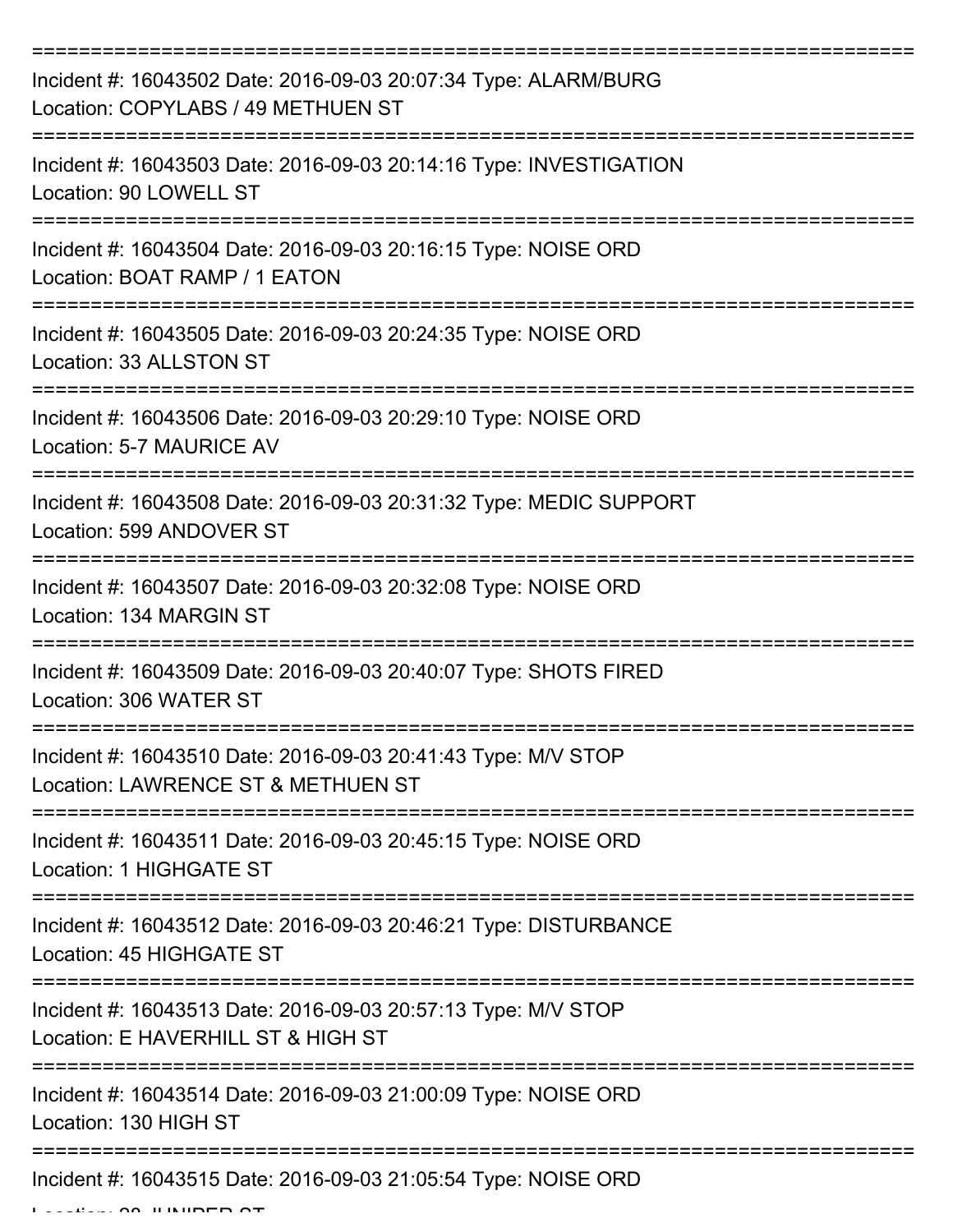| Incident #: 16043516 Date: 2016-09-03 21:07:00 Type: NOISE ORD<br>Location: 134 MARGIN ST                        |
|------------------------------------------------------------------------------------------------------------------|
| Incident #: 16043517 Date: 2016-09-03 21:08:08 Type: NOISE ORD<br>Location: 19 ORCHARD ST                        |
| Incident #: 16043518 Date: 2016-09-03 21:13:42 Type: NOISE ORD<br>Location: 85 THORNTON ST                       |
| Incident #: 16043519 Date: 2016-09-03 21:23:31 Type: EXTRA SURVEIL<br><b>Location: WASHINGTON ST</b>             |
| =================<br>Incident #: 16043520 Date: 2016-09-03 21:27:25 Type: SUS PERS/MV<br>Location: 32 STEVENS AV |
| Incident #: 16043521 Date: 2016-09-03 21:32:13 Type: DOMESTIC/PROG<br>Location: 150 SANBORN ST                   |
| Incident #: 16043522 Date: 2016-09-03 21:34:10 Type: NOISE ORD<br>Location: 20 CANTERBURY ST                     |
| Incident #: 16043523 Date: 2016-09-03 21:35:03 Type: NOISE ORD<br>Location: 227 BRUCE ST                         |
| Incident #: 16043524 Date: 2016-09-03 21:38:39 Type: NOISE ORD<br>Location: 12 CAMBRIDGE ST                      |
| Incident #: 16043525 Date: 2016-09-03 21:42:31 Type: CK WELL BEING<br>Location: 287 JACKSON ST #2                |
| Incident #: 16043526 Date: 2016-09-03 21:44:15 Type: NOISE ORD<br>Location: 110 GREENWOOD ST                     |
| Incident #: 16043527 Date: 2016-09-03 21:47:53 Type: NOISE ORD<br>Location: 66 COOLIDGE ST                       |
| Incident #: 16043528 Date: 2016-09-03 21:55:39 Type: NOISE ORD<br>Location: 544 HAMPSHIRE                        |
| Incident #: 16043529 Date: 2016-09-03 22:00:59 Type: NOISE ORD                                                   |

Location: 74 SALINDERS ST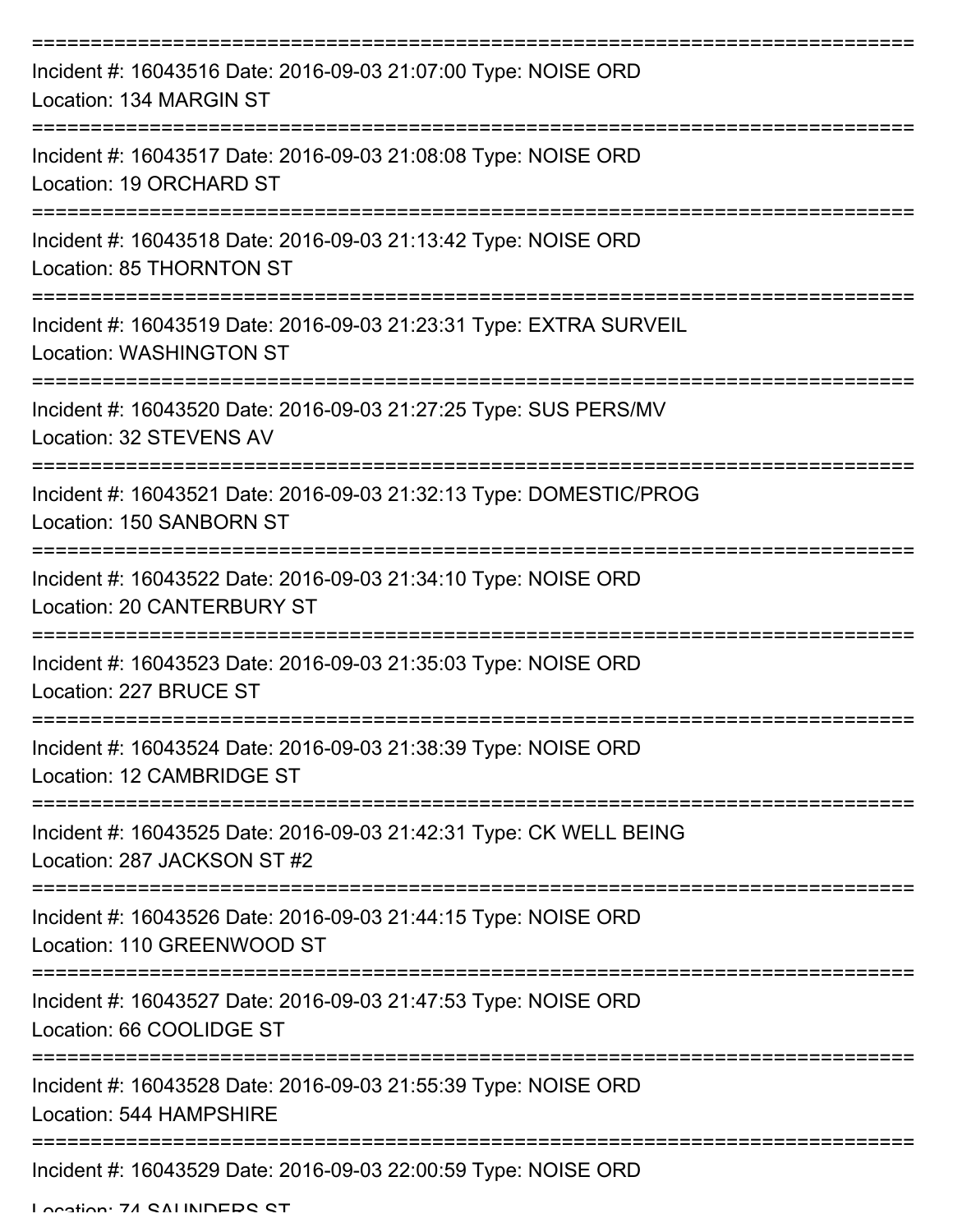| Incident #: 16043532 Date: 2016-09-03 22:04:11 Type: NOISE ORD<br><b>Location: GLENN ST</b>         |
|-----------------------------------------------------------------------------------------------------|
| Incident #: 16043530 Date: 2016-09-03 22:05:01 Type: M/V STOP<br><b>Location: PHILLIPS ST</b>       |
| Incident #: 16043531 Date: 2016-09-03 22:05:48 Type: M/V STOP<br><b>Location: MERRIMACK ST</b>      |
| Incident #: 16043533 Date: 2016-09-03 22:12:33 Type: NOISE ORD<br>Location: BAILEY ST & S UNION ST  |
| Incident #: 16043534 Date: 2016-09-03 22:12:50 Type: NOISE ORD<br><b>Location: MCKINLEY AV</b>      |
| Incident #: 16043535 Date: 2016-09-03 22:14:08 Type: NOISE ORD<br>Location: 36 CANTON ST            |
| Incident #: 16043536 Date: 2016-09-03 22:16:04 Type: M/V STOP<br>Location: AVON ST & E HAVERHILL ST |
| Incident #: 16043537 Date: 2016-09-03 22:17:17 Type: TOW/REPOSSED<br>Location: 94 AMES ST           |
| Incident #: 16043538 Date: 2016-09-03 22:35:43 Type: NOISE ORD<br>Location: 27 WHITMAN ST           |
| Incident #: 16043539 Date: 2016-09-03 22:38:31 Type: NOISE ORD<br>Location: 24 INMAN ST             |
| Incident #: 16043540 Date: 2016-09-03 22:39:40 Type: M/V STOP<br>Location: 305 PROSPECT ST          |
| Incident #: 16043541 Date: 2016-09-03 22:40:27 Type: ASSIST FIRE<br><b>Location: ORCHARD ST</b>     |
| Incident #: 16043542 Date: 2016-09-03 22:41:48 Type: DOMESTIC/PROG<br>Location: 461 HAVERHILL ST #3 |
| Incident #: 16043543 Date: 2016-09-03 22:43:44 Type: NOISE ORD                                      |

Location: 18 DURHAM ST